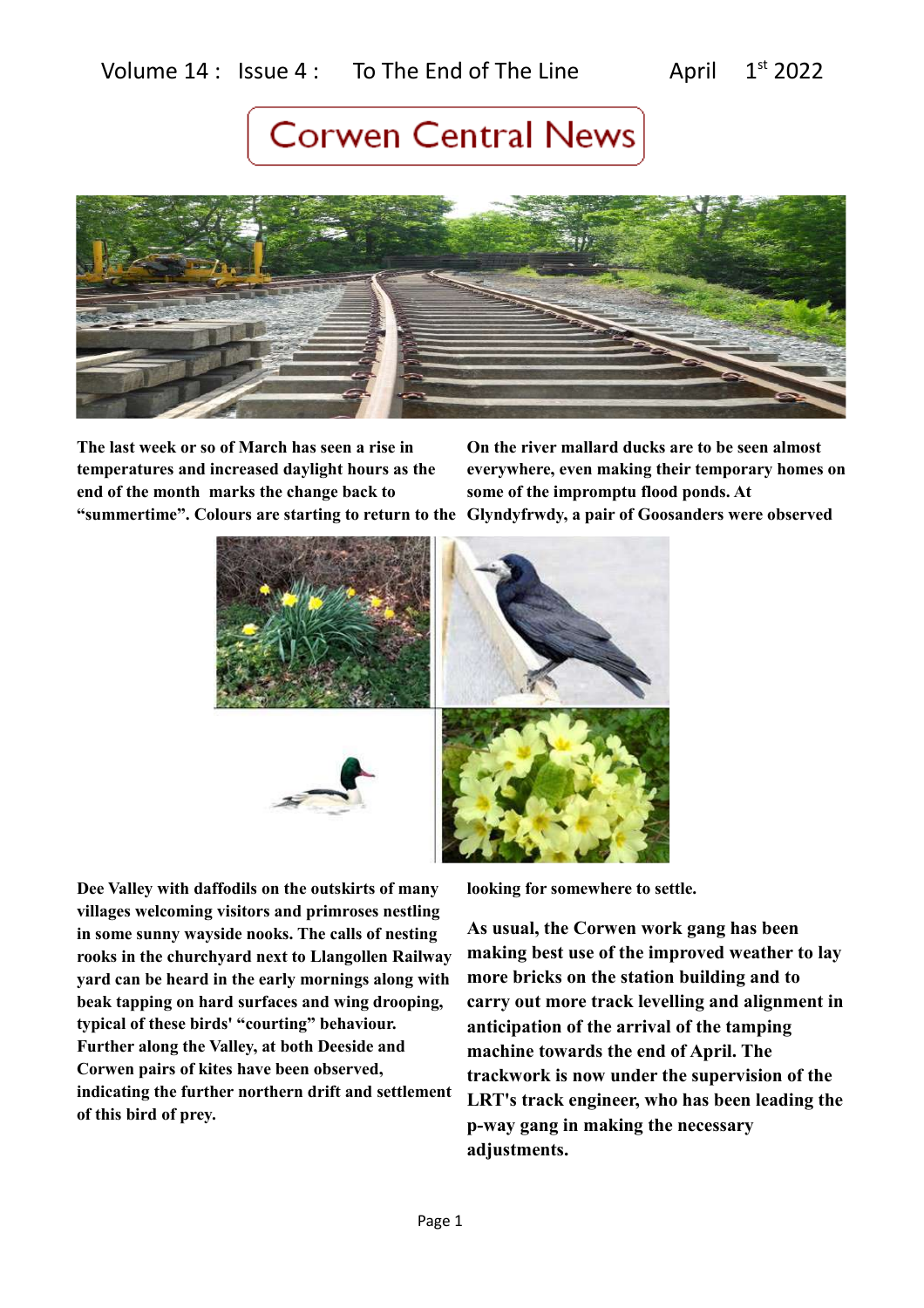### **New visitor**

On March 23rd, the Llangollen Railway welcomed a new locomotive in the shape of 5MT 0-6-2 tank engine 5619.



*Class56xx, 5619 on Shed at Llangollen MPD Photo : PR*

This engine was built at Swindon in March 1925 under the direction of the GWR's CME, Charles Collett and was his version of the popular and hard working Taff Vale Railway's M and R Class tank engines. They spent their time in the South Wales Valleys hauling heavy coal trains between the various coal pits, the docks or the steelworks. In 1948, 5619 was recorded on shed at 88E,

Abercynon along with class mate 5643 which spent some time at Llangollen in 2006/07 and again in 2011. 5619 was eventually withdrawn from 88C – Barry in 1964. It is currently in the care of the Telford and Horsehay Steam Trust, and will be at Llangollen to help with the spring and summer timetable.

### **Building**

The fine burst of good weather towards the end of the month has ensured that bricklaying has



*Scaffold along the south wall* Photo: PR

proceeded apace on the station building.



*Class 56xx , 5643 in Llangollen Station in 2011 Photo : Phillip Roberts*



*Peter Jump completes another window arch* 

 *Photo : PR*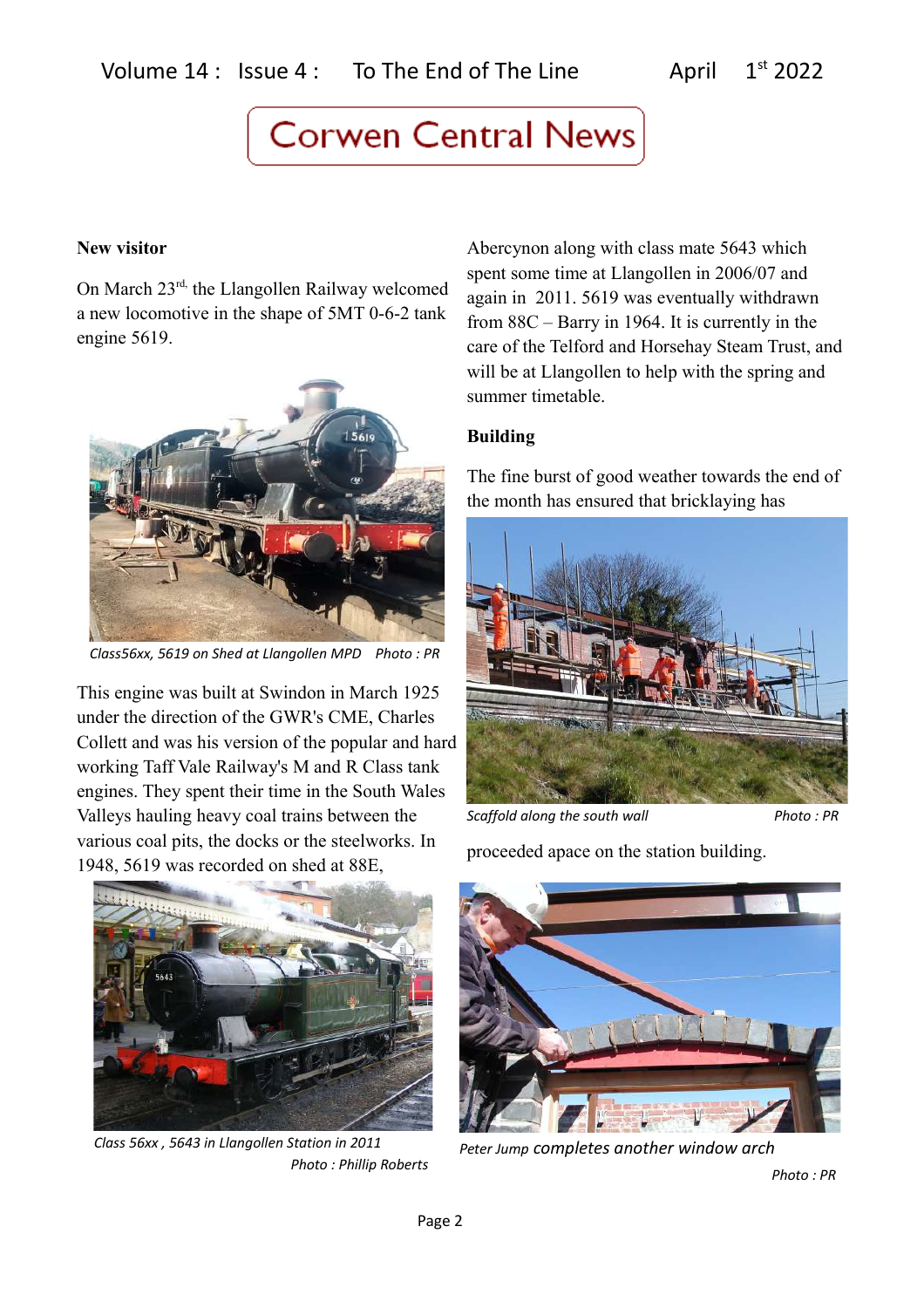The end walls have now been completed with the brickwork now enclosing the steel frame.



*Top course of bricks now complete on east end of building Photo : PR*

The side walls have now been graced by some neat window arches in blue brick, whilst scaffold has been erected along the south side to gain access to the full height of the building.

The permanent way team have been to Corwen to undertake track lifting and packing, prior to the visit of the tamping machine.



 *Ballast to the east of the station after the drop Photo : PR*

Readers will have noted from the previous edition of CCNL the dip in the track between where Corwen East used to be and where "the gap" was filled. A ballast train was brought down to Corwen and stone dropped and ploughed. This stone will

## **Ballasting**



*Ballast drop looking west towards the station Photo : PR*



 *Lowmac/Atlas Crane helps to redistribute some of the ballast Kango tampers next to track* 

 *Photo : MW*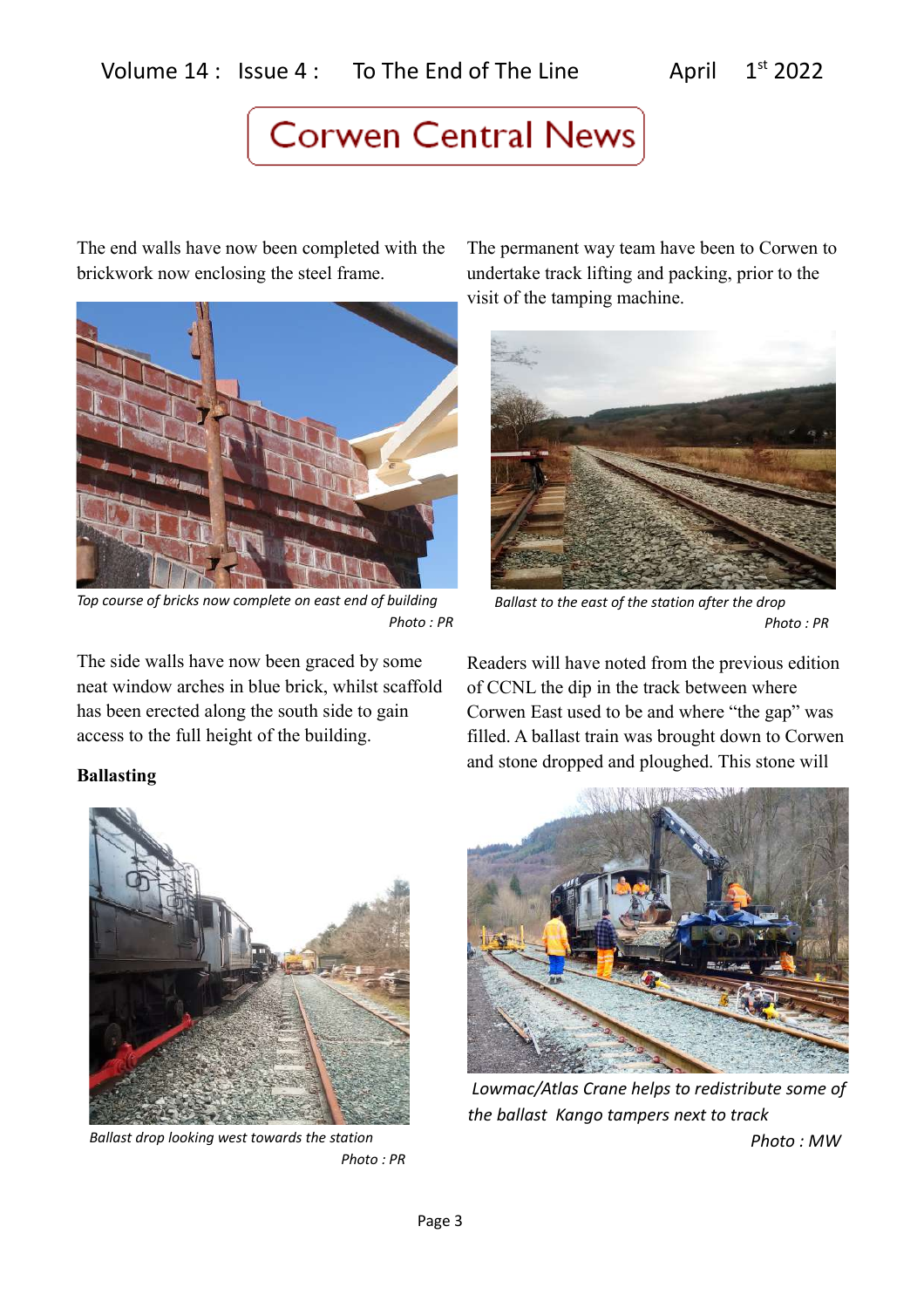be instrumental in determining the final level of the track.



 *Robel Tamper at work Photo : Torrent Trackside*

Work has also taken place on the crossover at the station throat to lift and pack the points for a smoother journey. At the east end of platform 1, more packing and alignment has been carried out to ease the curve to and from the platform. Most of this operation has been carried out using rail jacks and "Kango" or "Robel" hand held tamping machines.

## **Water! (Again) - still looking for a " permanent easement"**

When you thought it was safe to come out of the closet!! – Peter Neve reports :

"The sewage/lateral drain connection has been inspected by DC/WW and been passed as fit for purpose. So, to all intents and purposes we can use the system. However…..there is a three month "vesting period" before DC/WW can issue us with a Certificate of Compliance. In essence, we have

to notify DC/WW when we start using the system and 3 months later they come and check to see if it is working satisfactorily. If all is well and they are happy, then we will be issued with a CoC.

With regards to the potable water supply, the trench accommodating the delivery pipe has been deepened to the correct depth (0.75 metres) and we are now in a position where the pipe and fittings can be installed. Once this is done, DC/WW have to come out and inspect our handiwork before we can backfill the trench. An



*Hoping that the correct depth has been reached for the blue water pipe and that the work is now acceptable? Photo : PN*

inspection date of Thursday  $31<sup>st</sup>$  March has been provisionally agreed with the utility company for the inspection, so we've got to get everything in place before then. Assuming that all is well with our installation (and based on previous experience, that shouldn't be taken for granted), then DC/WW will instruct their contractors to make the 32mm connection in the lane leading up to the BCUHB health centre, notionally within 21 days. What could possibly go wrong?"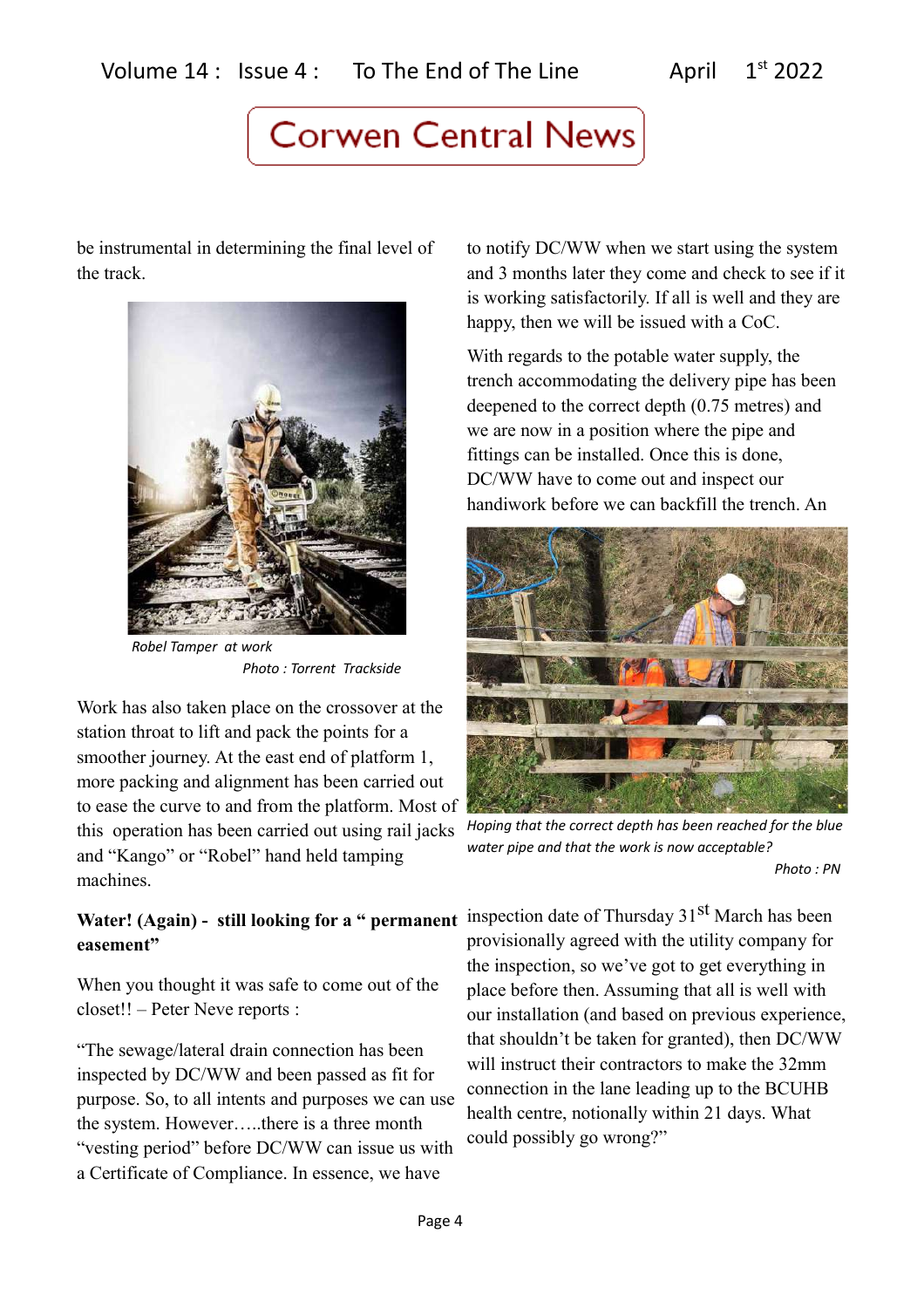## **Flail**

Readers may remember that quite some time ago now, during the currency of the Plc an appeal was made to purchase a mulcher/flail to be mounted on the Rexquote 988 RRV. After many twists and turns and the intervention of CoVid, a suitable machine has now sourced and delivered to Corwen for trial fitting to the RRV. It is a Robustrack LS7 specially designed for the size and weight of the Rexquote.



*Robustrack LS7 Attached to RRV - A substantial bit of kit Photo : PR*

The company has a whole range of flails starting with one suitable for a mini-digger right up to a 30 tonne digger either rail mounted or to be driven on the road. The fitting was successful, but adjustments are required to the RRV's hydraulic system before the flail can go "live". The purchase

package also includes training for the RRV operators, currently Peter Jump and Peter Robson.

With 20 miles of line side vegetation to deal with, the introduction of the flail ought to ease the burden on the railway's hard pressed vegetation control team.

Readers who kindly donated to the "Flail Fund" will be happy to learn that their donations were placed in the care of the Railway Trust at the time of collection and were not part of the Plc receivership. All the donations have gone towards the purchase of the Robustrack LS7.

### **Funding**

The Project's Treasurer, Paul Bailey writes : "I would like to report to readers that with a fantastic response from our members and supporters to the Cowans Sheldon Crane Appeal we have now raised sufficient monies to repurchase the crane outright from the present owner and a big thank you to everyone that donated to this.



*Standard 4MTT subject of the latest "Tube Appeal"* 

 *Photo: AM*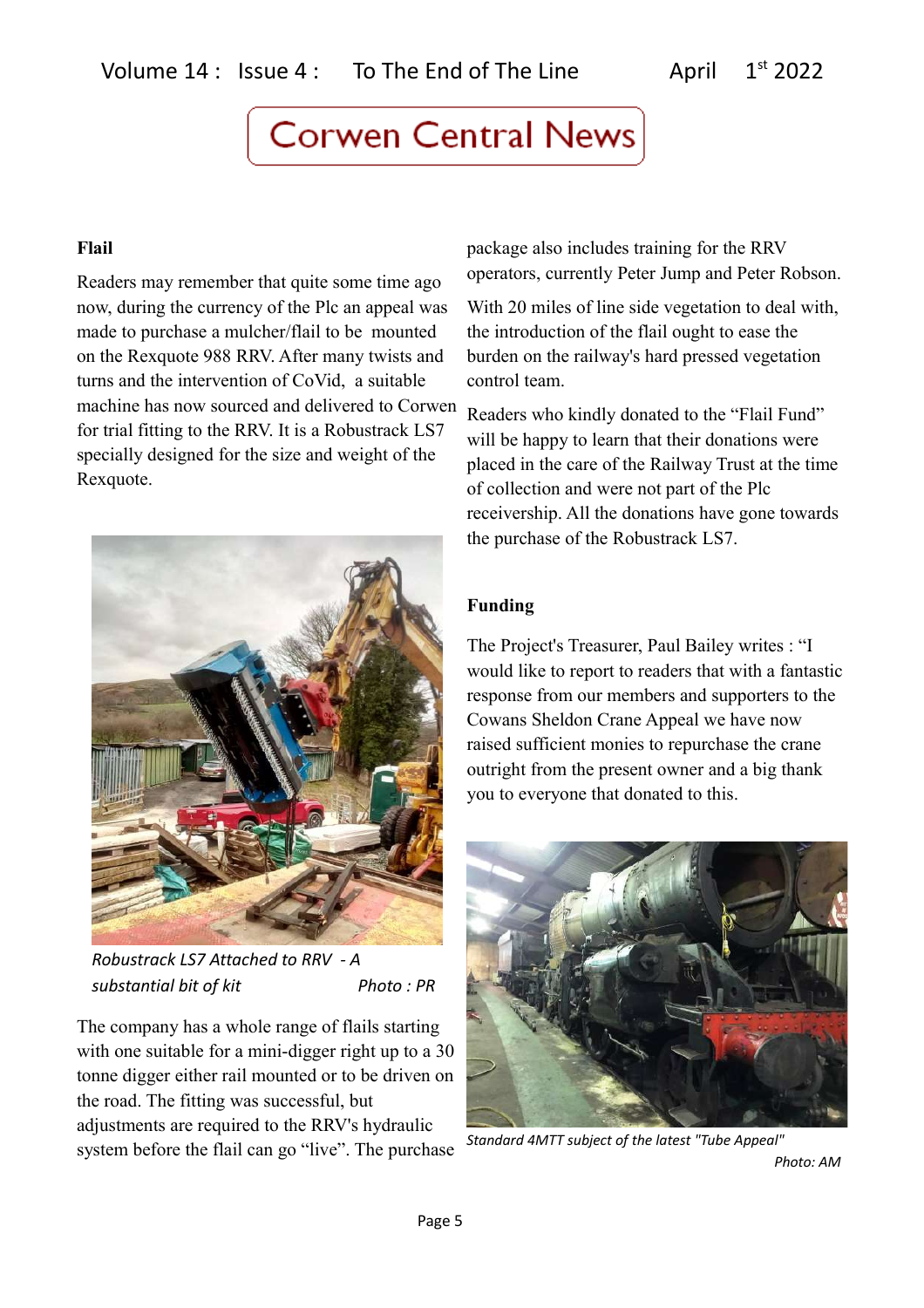Our Corwen Station on Platform Waiting Room and Toilets " *Fitting Out Appeal*" has had an encouraging start with just over £1000 raised already. A reminder to any further people wishing to donate by cheque to clearly mark for my attention when posting to the Railway's Office.

Finally this time I would like to advise our readers that I have recently been asked to fundraise for the *80072 Standard 4 Loco Group* to help return this favourite Llangollen home based Loco to steam across the next 2 years.

We have launched a Tube Appeal to sponsor the various tubes that will require to be purchased. 157 standard tubes @ £50 are required along with 21 Flue Tubes @ £400 and 21 Superheater Tubes  $(a)$  £1200. Anyone wishing to sponsor any of these items to contact me direct for payment options. We have also launched a "*Standard 4 Club*" with subscribers paying £10 pm to our Boiler Fund and again please contact me for further details".

*For donations to* **the Corwen Project especially the Canopy Appeal and "Fit me Out" -** *Please make cheques payable to CCRD (Corwen Central Railway Development ) and forward to the Llangollen Railway Trust, The Station, Abbey Road, Llangollen, LL20 8NS*

## *CLEARLY MARKED FOR THE ATTENTION OF PAUL BAILEY*

*If you want more details /payment options. on any of the appeals including the Standard 4 Club then please contact Paul Bailey on 01490 450271 or email ["paulbaileywincham@yahoo.co.uk"](mailto:paulbaileywincham@yahoo.co.uk)*

## **End Piece**

The March equinox or northward equinox is the equinox on the Earth when the subsolar point appears to leave the Southern Hemisphere and cross the celestial equator, heading northward as seen from Earth. The March equinox is known as the *vernal equinox (spring equinox)* in the Northern Hemisphere and as the autumnal equinox in the Southern Hemisphere.



*Illumination of Earth by Sun on the day of an equinox I Image : Przemyslaw "Blueshade" Idzkiewicz* 

The March equinox may be taken to mark the beginning of astronomical spring and the end of astronomical winter in the Northern Hemisphere



*Sunset at the equinox days from the site of Pizzo Vento, Fondachelli Fantina, Sicily Photo : [Girtompir](https://commons.wikimedia.org/w/index.php?title=User:Girtompir&action=edit&redlink=1)*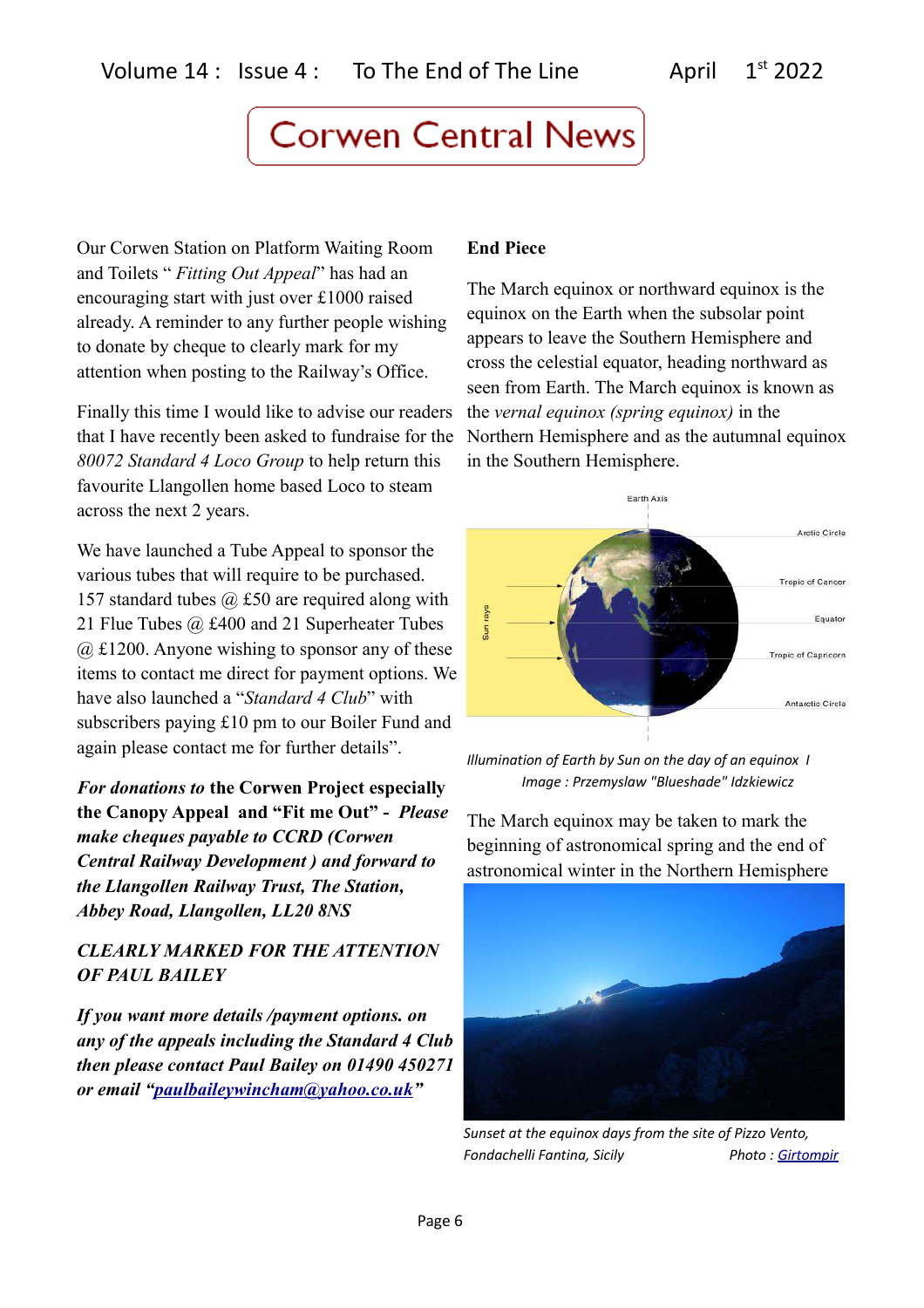but marks the beginning of astronomical autumn and the end of astronomical summer in the Southern Hemisphere.

In its apparent motion on the day of an equinox, the Sun's disk crosses the Earth's horizon directly to the east at sunrise; and again, some 12 hours later, directly to the west at sunset.

The March equinox, like all equinoxes, is characterized by having an almost exactly equal amount of daylight and night across most latitudes on Earth.

Due to refraction of light rays in the Earth's atmosphere, the Sun will be visible above the horizon even when its disc is completely below the limb of the Earth.

Additionally, when seen from the Earth, the Sun is a bright disc in the sky and not just a point of light, thus sunrise and sunset can be said to start several minutes before the sun's geometric centre even crosses the horizon, and extends equally long after.

In astronomy, the March equinox serves as a reference for calendars and celebrations in many cultures and religions.

In Western Christendom, the March equinox is one of the factors used to determine the date of Easter However, the Gregorian reform of the calendar declared March 21 to be the date for the ecclesiastical equinox, and it is this fixed date (rather than the date of the actual astronomical event) that is used for the Easter date calculation.

The northward equinox marks the first day of various calendars including the Iranian calendar. The ancient Iranian peoples' new year's festival of *Nowruz* can be celebrated 20 March or 21 March. According to the ancient Persian mythology *Jamshid*, the mythological king of Persia,

ascended to the throne on this day and each year this is commemorated with festivities for two weeks. Along with Iranian peoples, it is also a holiday celebrated by Turkic people, the North Caucasus and in Albania. It is also a holiday for

Zoroastrians, adherents of the *Bahá'í Faith* and



*Bas-relief in Persepolis, a symbol of Iranian Nowruz: a bull (symbolizing the Earth) and lion (the Sun) in eternal combat are equal in power on the equinox. Photo : Anatoly Terentiev*

Nizari Ismaili Muslims irrespective of ethnicity.

In Mexico on the site of the Mayan city of Chichen Itza around the Spring and Autumn equinoxes, in the late afternoon northwest corner of the pyramid of Kukulcán. casts a series of triangular shadows against the western balustrade on the north side that evokes the appearance of a serpent wriggling down the staircase, which some scholars have suggested is a representation of the feathered-serpent deity, Kukulcán. It is a widespread belief that this light-and-shadow effect was achieved on purpose to record the equinoxes, but the idea is highly unlikely: it has been shown that the phenomenon can be observed, without major changes, during several weeks around the